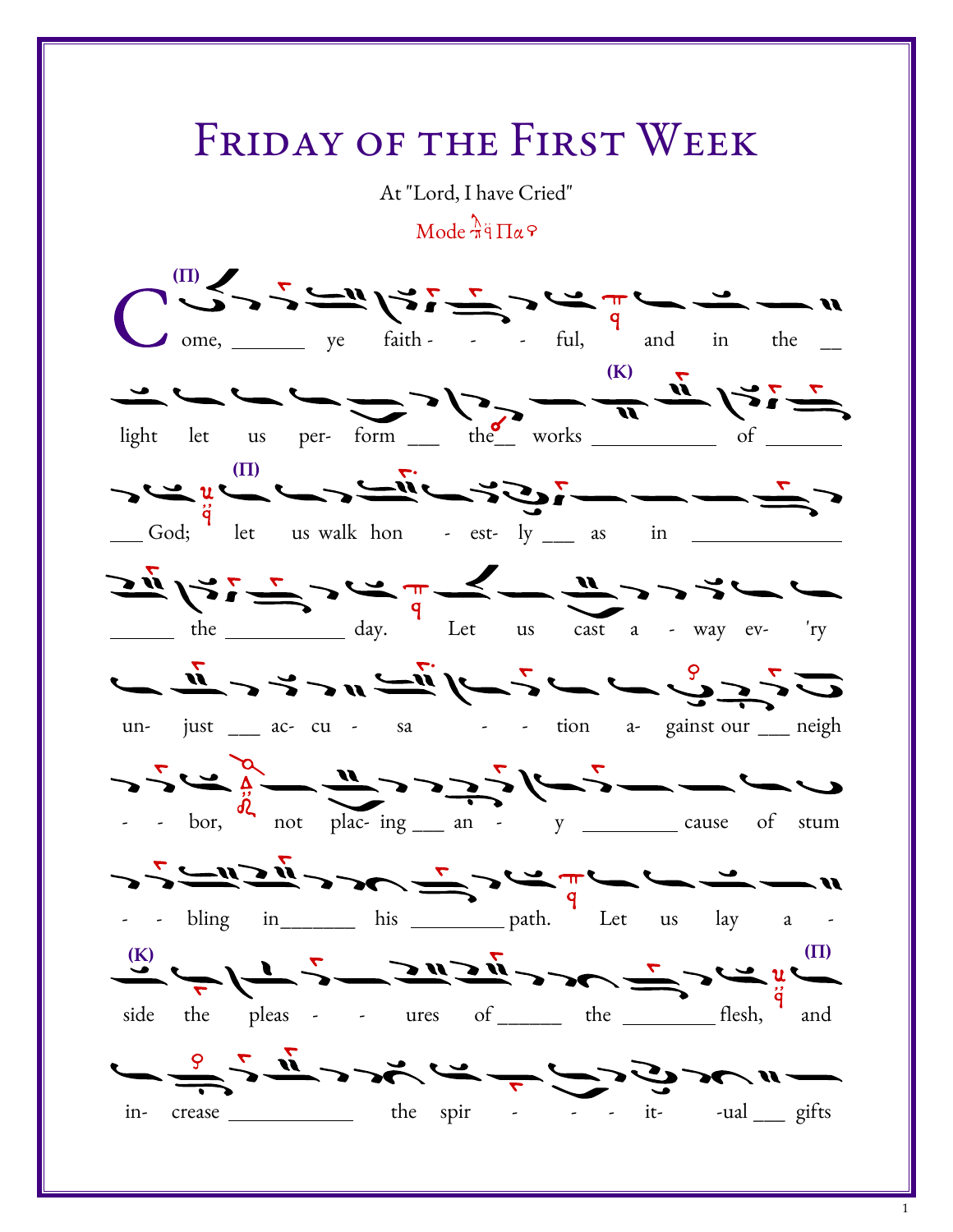

2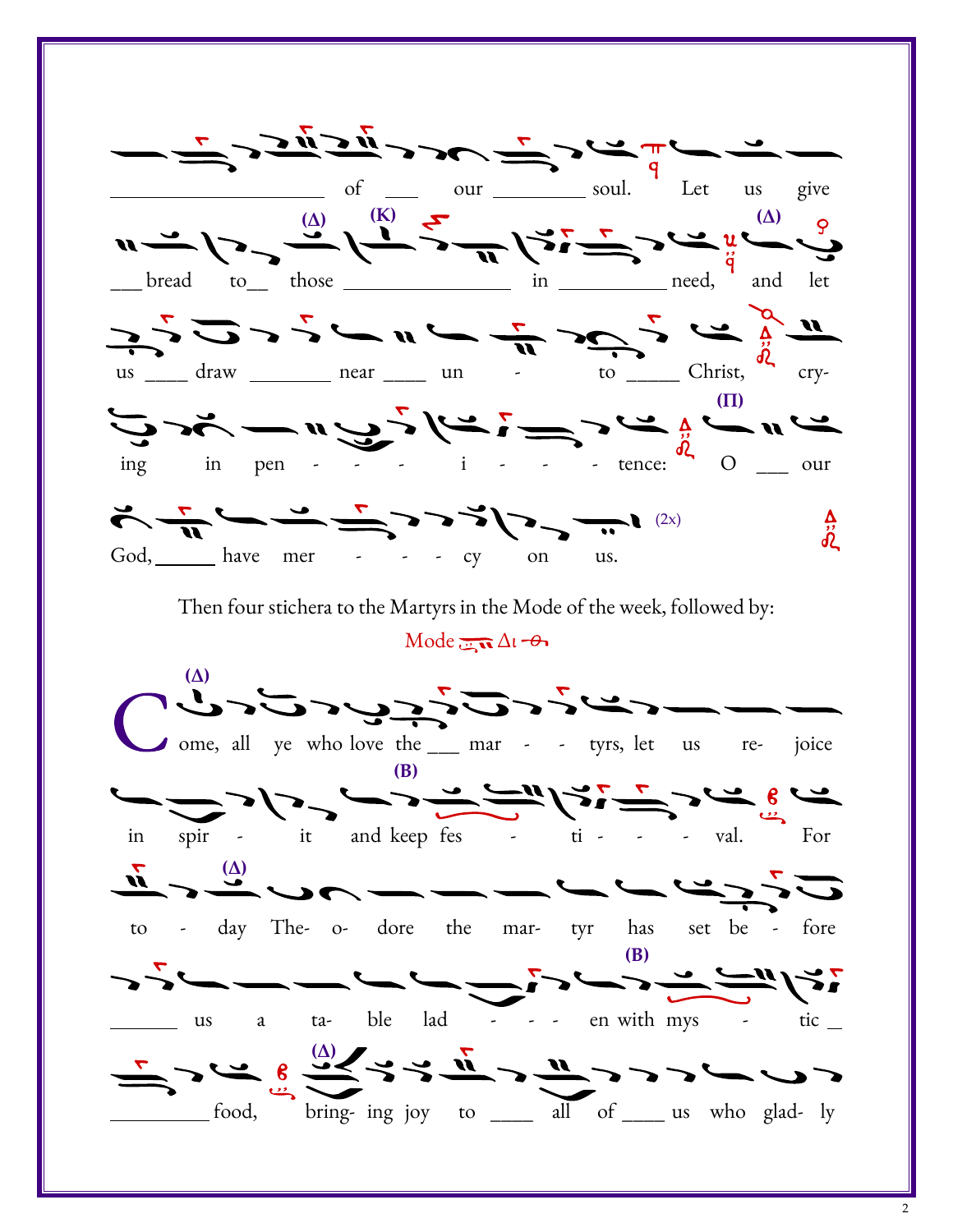![](_page_2_Figure_0.jpeg)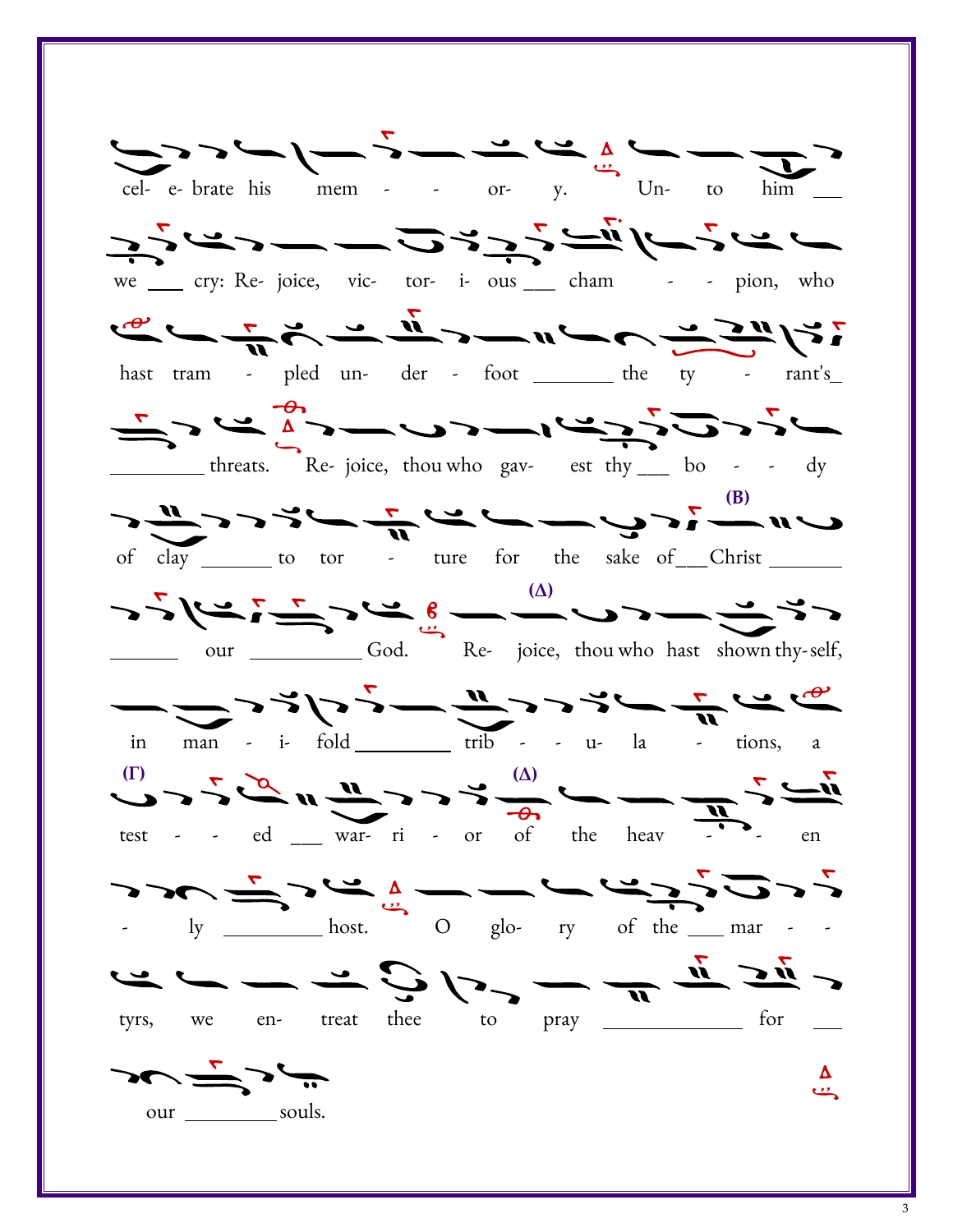(Δ) he God-giv- en grace of thy \_\_\_\_\_\_\_\_\_\_ mir- a - cles, O  $\frac{1}{\sqrt{m}}$   $\frac{1}{\sqrt{m}}$   $\frac{1}{\sqrt{m}}$   $\frac{1}{\sqrt{m}}$   $\frac{1}{\sqrt{m}}$   $\frac{1}{\sqrt{m}}$   $\frac{1}{\sqrt{m}}$   $\frac{1}{\sqrt{m}}$   $\frac{1}{\sqrt{m}}$   $\frac{1}{\sqrt{m}}$   $\frac{1}{\sqrt{m}}$   $\frac{1}{\sqrt{m}}$   $\frac{1}{\sqrt{m}}$   $\frac{1}{\sqrt{m}}$   $\frac{1}{\sqrt{m}}$   $\frac{1}{\sqrt{m}}$   $\frac{1}{\sqrt{m}}$  all who turn to thee  $\frac{1}{\sqrt{2}}\sqrt{\frac{1}{2}}$  in  $\frac{1}{\sqrt{2}}\sqrt{\frac{1}{2}}$  faith. there- fore praise thee, say - - ing: Thou dost de- liv- er  $(B)$  (N) pris - on - ers and heal \_\_\_\_\_\_ the \_\_\_\_\_\_\_\_\_\_ sick; thou giv- $\begin{array}{c} \mathcal{L} \rightarrow \mathcal{L} \rightarrow \mathcal{L} \rightarrow \mathcal{L} \rightarrow \mathcal{L} \rightarrow \mathcal{L} \rightarrow \mathcal{L} \rightarrow \mathcal{L} \rightarrow \mathcal{L} \rightarrow \mathcal{L} \rightarrow \mathcal{L} \rightarrow \mathcal{L} \rightarrow \mathcal{L} \rightarrow \mathcal{L} \rightarrow \mathcal{L} \rightarrow \mathcal{L} \rightarrow \mathcal{L} \rightarrow \mathcal{L} \rightarrow \mathcal{L} \rightarrow \mathcal{L} \rightarrow \mathcal{L} \rightarrow \mathcal{L} \rightarrow \mathcal{L} \rightarrow \mathcal{L} \rightarrow \mathcal{L} \rightarrow \mathcal{L} \rightarrow \mathcal{L$ est rich - es to the \_\_\_\_ poor and guard- est those \_\_\_\_\_\_\_\_\_ who  $\frac{1}{2}$   $\frac{1}{2}$   $\frac{1}{2}$   $\frac{1}{2}$   $\frac{1}{2}$   $\frac{1}{2}$   $\frac{1}{2}$   $\frac{1}{2}$   $\frac{1}{2}$   $\frac{1}{2}$   $\frac{1}{2}$   $\frac{1}{2}$   $\frac{1}{2}$   $\frac{1}{2}$   $\frac{1}{2}$ sail \_\_\_\_\_\_ the \_\_\_\_\_\_\_\_\_\_\_ seas. Thou re- strain- est slaves \_\_\_ from  $\sum_{use}$  - less flight, and show- est rob- bers what their pun-(Β) ish-ment will be; thou teach- est sol- diers to ab - - stain (Δ) from\_\_ plun - - der. In thy lov ing com - pas - -  $\frac{11}{\sqrt{2}}$  sion thou dost grant the prayers of child - - ren, and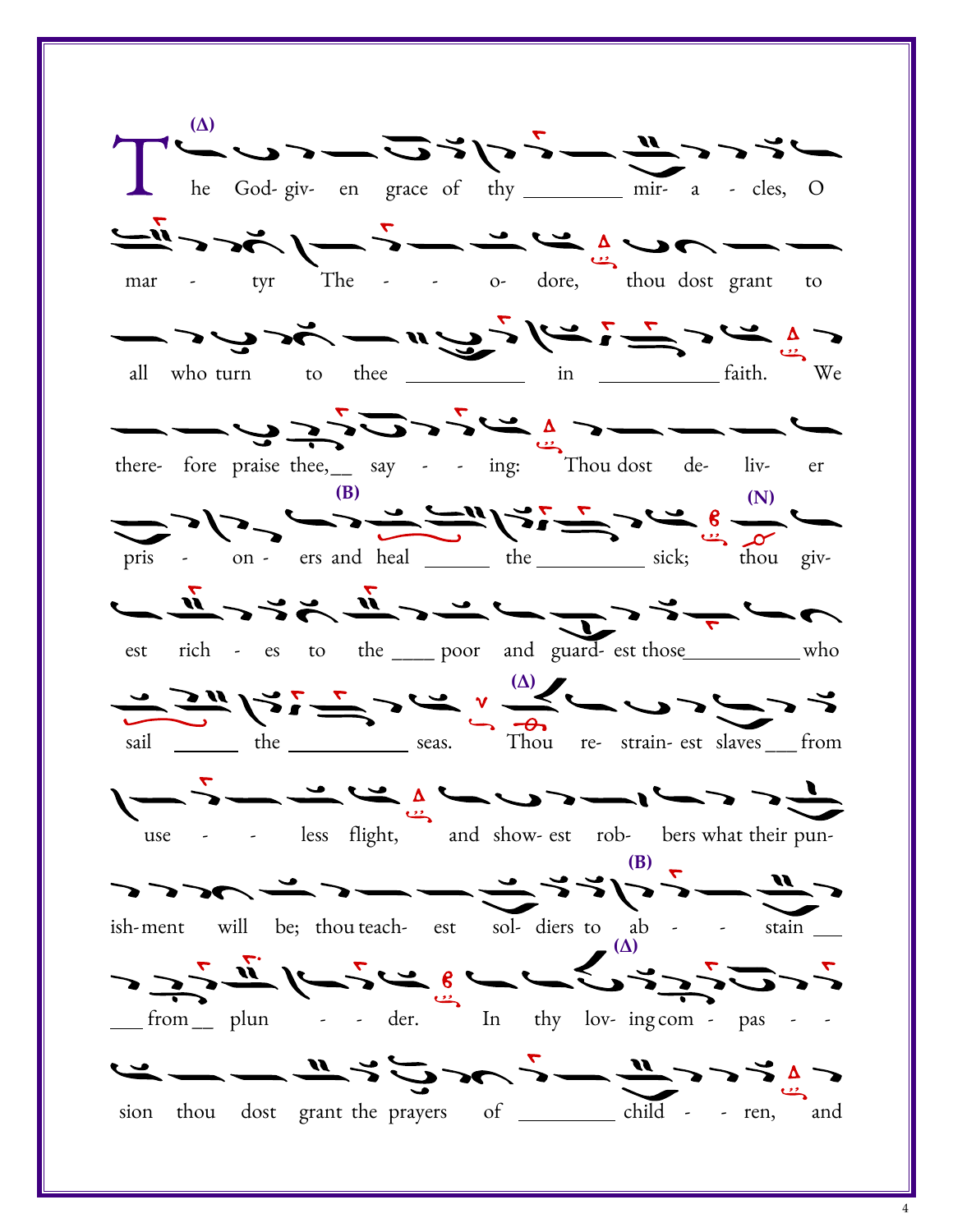![](_page_4_Figure_0.jpeg)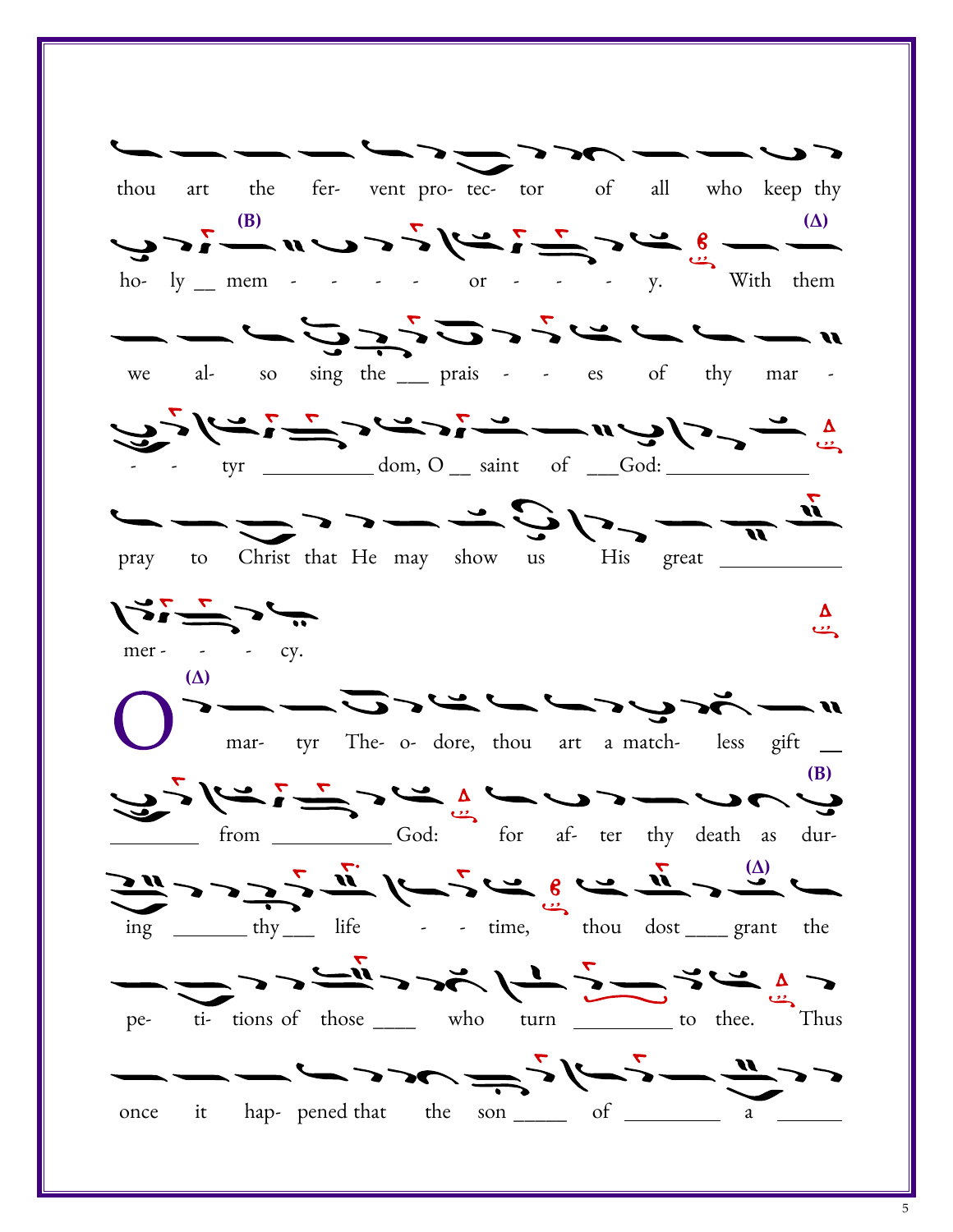$\sigma = -\frac{u}{2} \frac{1}{2} \frac{u}{2} \left( \frac{u}{2} - \frac{u}{2} \right) \left( \frac{u}{2} - \frac{u}{2} \right) \left( \frac{u}{2} - \frac{u}{2} \right)$ poor wid - - ow was car - ried \_\_\_ off by sol- diers (B)  $\qquad \qquad \qquad \qquad \qquad \nabla \cdot \nabla \cdot \qquad \qquad \nabla \qquad \qquad (N)$ of an- oth - er \_\_\_\_\_\_\_\_\_\_\_\_\_\_\_\_\_\_\_\_ faith; and she フリーディングリューション came weep -  $\cdot$  -  $\cdot$  ing  $\frac{1}{\sqrt{2\pi}}$  to thy  $\frac{1}{\sqrt{2\pi}}$  shrine.  $\frac{1}{\sqrt{2}}\sum_{i=1}^N\frac{1}{i} \sum_{i=1}^N\frac{1}{i} \sum_{i=1}^N\frac{1}{i} \sum_{i=1}^N\frac{1}{i} \sum_{i=1}^N\frac{1}{i} \sum_{i=1}^N\frac{1}{i} \sum_{i=1}^N\frac{1}{i} \sum_{i=1}^N\frac{1}{i} \sum_{i=1}^N\frac{1}{i} \sum_{i=1}^N\frac{1}{i} \sum_{i=1}^N\frac{1}{i} \sum_{i=1}^N\frac{1}{i} \sum_{i=1}^N\frac{1}{i} \sum$ Mount -ed up- on a white horse, in lov- ing com- pas- sion へんりーノトラノノハロバット thou hast de - fend - - ed her child with thine in- vis - i  $\frac{1}{\sqrt{n}}\sum_{i=1}^n\sum_{j=1}^n\sum_{j=1}^n\frac{1}{\sqrt{n}}\sum_{j=1}^n\sum_{j=1}^n\frac{1}{\sqrt{n}}\sum_{j=1}^n\sum_{j=1}^n\frac{1}{\sqrt{n}}\sum_{j=1}^n\sum_{j=1}^n\frac{1}{\sqrt{n}}\sum_{j=1}^n\frac{1}{\sqrt{n}}\sum_{j=1}^n\frac{1}{\sqrt{n}}\sum_{j=1}^n\frac{1}{\sqrt{n}}\sum_{j=1}^n\frac{1}{\sqrt{n}}\sum_{j=1}^n\frac{1}{\sqrt{n}}\sum_{j$ ble \_\_\_\_\_\_ pro- tec - - tion. And, now as \_\_\_\_ then, nev- er dost thou cease from work - ing won - - ders:  $\frac{1}{2}$   $\frac{1}{2}$   $\frac{1}{2}$   $\frac{1}{2}$   $\frac{1}{2}$   $\frac{1}{2}$   $\frac{1}{2}$   $\frac{1}{2}$   $\frac{1}{2}$   $\frac{1}{2}$   $\frac{1}{2}$   $\frac{1}{2}$   $\frac{1}{2}$   $\frac{1}{2}$   $\frac{1}{2}$   $\frac{1}{2}$   $\frac{1}{2}$   $\frac{1}{2}$   $\frac{1}{2}$   $\frac{1}{2}$   $\frac{1}{2}$   $\frac{1}{2}$  ーデュジニンナ Δ رومی of \_\_\_\_\_\_\_\_\_\_\_\_ our \_\_\_\_\_\_\_\_\_\_ souls.  $\zeta<\frac{n}{\omega}$   $-\zeta<\beta$   $\Rightarrow$   $\zeta<\omega$   $\Rightarrow$   $-\zeta<\frac{n}{\omega}$ thrice- bless- ed The- o- dore,  $\overrightarrow{I}$  \_\_\_\_\_ hon- our \_\_\_ سے کے تاسی کے اس کے اس کے اسے تعلیم کے مسائی کے مسائی کے اس کے اس کے مسائی کے مسائی کے مسلمان کے مسا thee: right- ly art thou named 'Gift \_\_\_\_\_\_\_\_\_\_\_\_\_\_\_ from \_\_\_\_\_\_\_\_\_\_\_God'.

6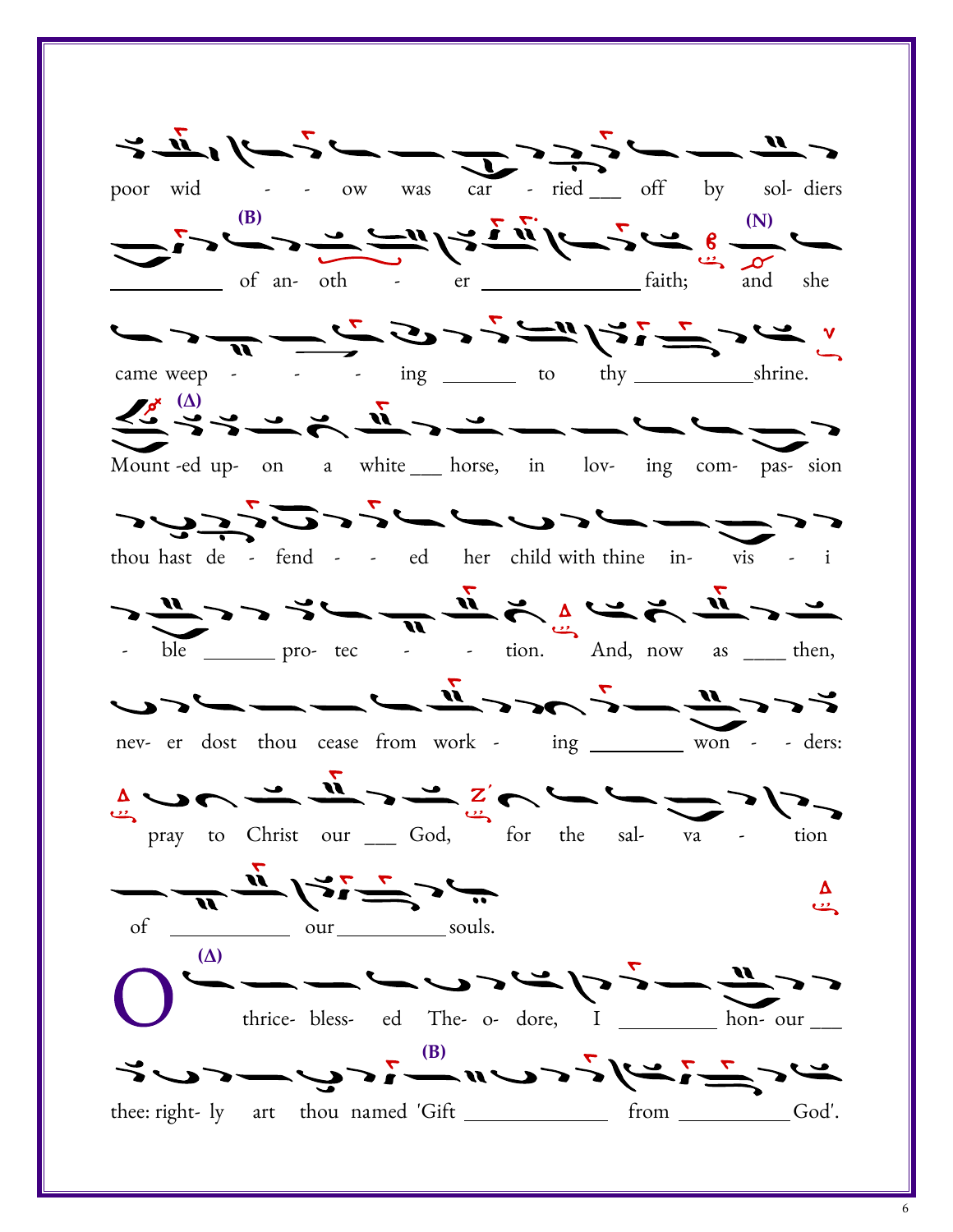$-\sim$   $-\sim$   $-\sim$   $-\sim$   $\sim$   $\sim$   $\sim$   $\sim$ For thou hast shown thy- self a nev- er- set- ting star  $\begin{array}{c} \sqrt{2} & \sqrt{2} & \sqrt{2} & \sqrt{2} & \sqrt{2} & \sqrt{2} & \sqrt{2} & \sqrt{2} & \sqrt{2} & \sqrt{2} & \sqrt{2} & \sqrt{2} & \sqrt{2} & \sqrt{2} & \sqrt{2} & \sqrt{2} & \sqrt{2} & \sqrt{2} & \sqrt{2} & \sqrt{2} & \sqrt{2} & \sqrt{2} & \sqrt{2} & \sqrt{2} & \sqrt{2} & \sqrt{2} & \sqrt{2} & \sqrt{2} & \sqrt{2} & \sqrt{2} & \sqrt{2} & \sqrt{2} & \sqrt{2} & \sqrt{2} & \sqrt{2} & \sqrt{$ of <u>the di-</u> vine Light, and through thy suf-シュニュンティングーミング fer-ings thou dost shine on all world. Prov- ing thy-  $\text{self}$  \_\_\_\_\_\_\_\_\_\_\_\_\_strong - - er than \_\_\_ fire, (Γ) thou hast quenched the \_\_\_ flames; and thou hast crushed the \_\_\_  $(1 - \frac{1}{2})^2$  ( N)  $(1 - \frac{1}{2})^2$  ( N)  $(1 - \frac{1}{2})^2$  ( N)  $(1 - \frac{1}{2})^2$ head \_\_\_\_\_\_\_\_\_ of \_\_\_\_\_\_\_\_ the \_\_\_\_\_\_\_ de- ceit - ful serp - - -سے دیکھیے ہے کہ اس کے اس کے ایک میرے کا کہنا ہے کہ اس کے اس کے اس کے اس کے اس کے اس کے کام کرنے کے اس کے کام ک<br>میرے کے اس کے اس کے اس کے اس کے اس کے اس کے اس کے کام کرنے کے بارے کے اس کے اس کے بارے کے اس کے کام کرنے کے اس ent. There - fore, in the midst of thy suf-fer - $\frac{1}{2}\frac{1}{2}$ ings, Christ came and set a crown\_\_\_\_ up - on thy ho - (Δ) ly \_\_\_\_\_\_\_\_\_\_\_\_\_\_\_\_\_\_head. O Great \_\_\_ Mar - - tyr, who hast リニートレーノリートルトハット bold- ness \_\_\_\_\_\_ be- fore \_\_\_\_\_ God, do thou of- fer ferv - ent ت حدید کے اس کے اس کے حراف کے ساتھ س  $\mathbf{C}$ in- ter- ces- sion for which are not the souls.

7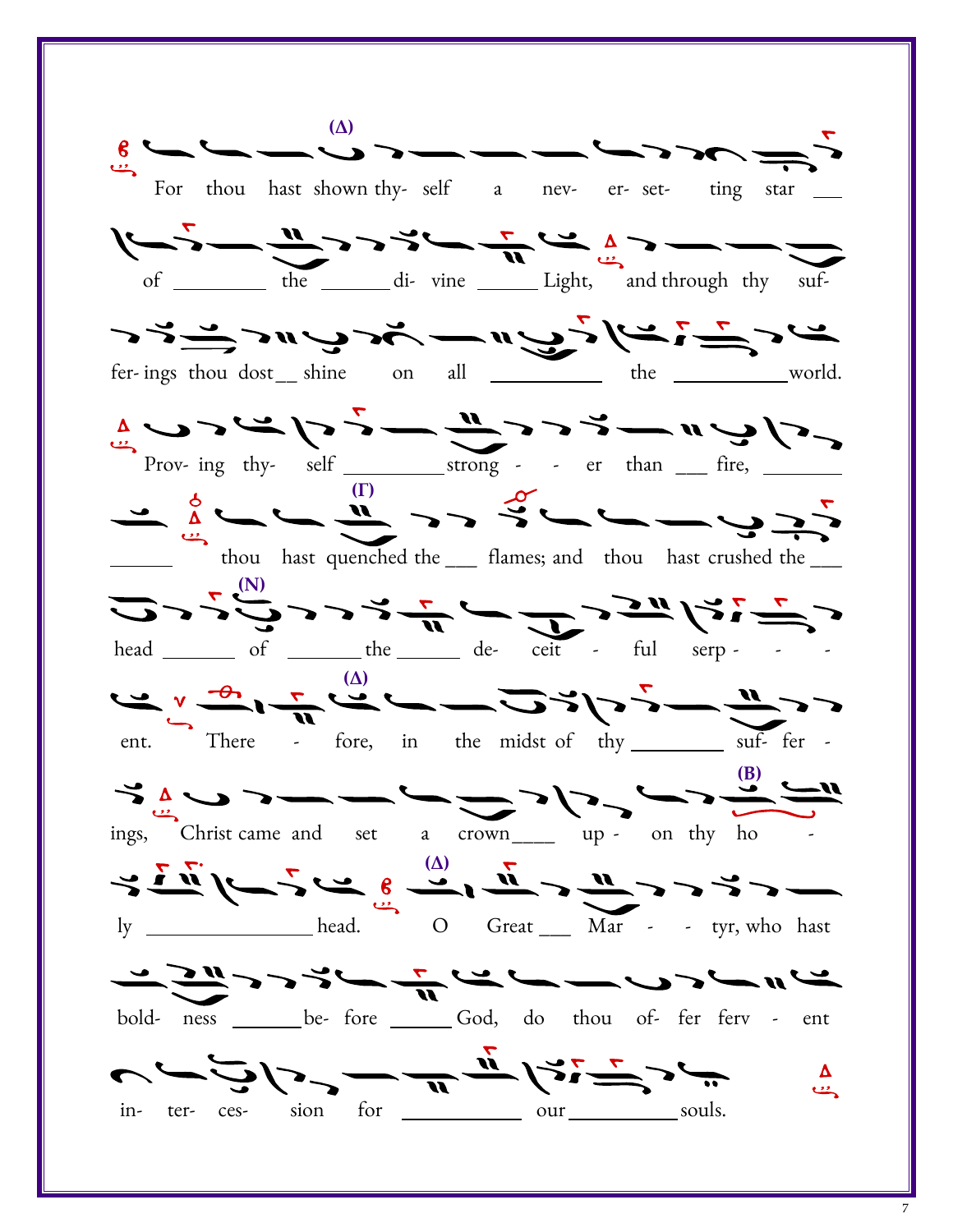$Mode \overset{\Lambda}{\rightarrow} \Pi_{\alpha} \rightarrow$ 

![](_page_7_Figure_1.jpeg)